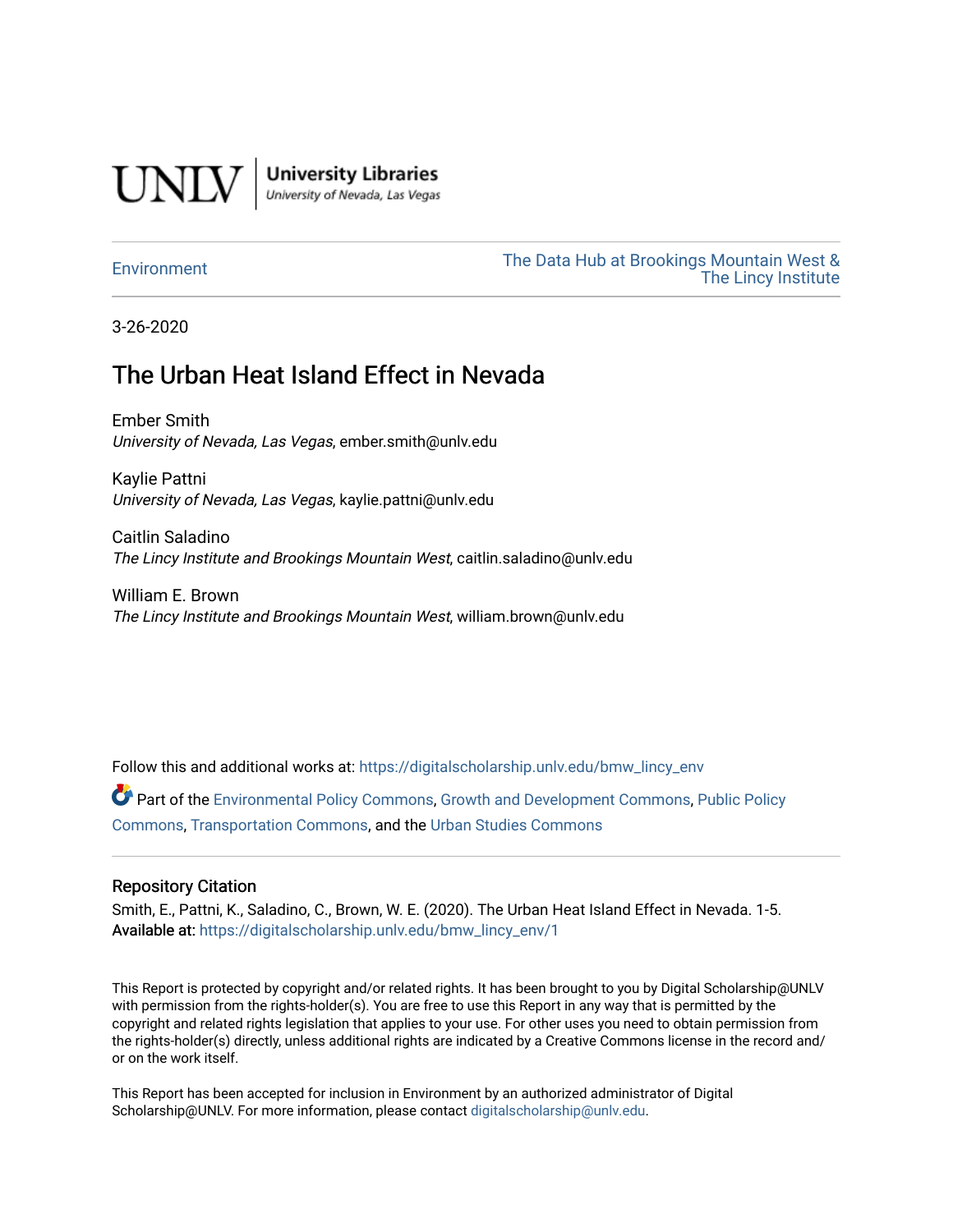# NIN BROOKINGS MOUNTAIN WEST

### THE URBAN HEAT ISLAND EFFECT IN NEVADA

Environment Fact Sheet, No. 1 | March 2020

Prepared by Ember Smith, Kaylie Pattni, Caitlin J. Saladino, and William E. Brown, Jr.

#### **PURPOSE**

This fact sheet explores the temperature difference between Nevada cities and their undeveloped surrounding areas using reports by the Urban Land Institute, Climate Central, National Public Radio (NPR), and various governmental organizations. We investigate what "urban heat islands" are, their effects, the correlation between heat and income, and factors that contribute to rising temperatures in Las Vegas, North Las Vegas, Henderson, and Reno.

#### **KEY FINDINGS**

- 1. Las Vegas ranked as the most intense urban heat island in the United States in both daytime and nighttime metrics between 2004 and 2013. 1
- 2. In the summer, Las Vegas experiences temperatures up to 24°F higher in the city than in nearby rural areas. 2
- 3. Las Vegas and North Las Vegas both exhibit a "strong" negative correlation between heat and income while Henderson and Reno have a "moderate" negative correlation.<sup>3</sup>
- 4. The average temperature in Las Vegas is increasing faster than any other city in the country, almost 5.76°F since 1970.4

#### **URBAN HEAT ISLANDS**

Cities are warmer than surrounding rural areas because they replace open areas and vegetation with pavement, buildings, and other heat-absorbing infrastructure. This phenomenon is referred to as the "urban heat island" effect. The mean annual air temperature in a city with over 1 million residents can be 1.8 - 5.4°F warmer than surrounding areas during the day and over  $20^{\circ}$ F warmer at night.<sup>5</sup> The heat island effect has worsened over time; today, cities experience ten more "extreme heat events" on average than they did in the mid-1950s.

Urban heat is a particularly salient problem in Las Vegas, the city with the largest difference between urban and rural temperatures in the country. Climate Central reported that Las Vegas average temperatures are increasing faster than any other city in the U.S., almost 6 degrees in total since 1970. The report also shows that in the last 10 summers, cities were 2.4°F hotter than their rural counterparts. Although the national separation between urban and rural temperatures is staggering, Las Vegas, Albuquerque, and Denver had the three most dramatic summer heat island effects in the country with daily urban-rural temperature differences of 7.3°F (Las Vegas), 5.9°F (Albuquerque), and 4.9°F (Denver).<sup>7</sup>

Table 1 displays the U.S. cities with the greatest increase in average temperature since 1970 based on a Climate Central report. Las Vegas is an outlier among the top twenty fastest-warming cities in the United States. For context,

<sup>2</sup> Climate Central, "Hot and Getting Hotter: Heat Islands Cooking U.S. Cities," August 20<sup>th</sup>, 2014. Climate Central (www.climatecentral.org/news/urban-heat-islands-threaten-us-health-17919).

<sup>3</sup> Meg Anderson and Sean McMinn, "As Rising Heat Bakes U.S. Cities, the Poor Often Feel it Most," September 3, 2019, NPR

<sup>4</sup> Climate Central, "American Warming: The Fastest-Warming Cities and States in the U.S.," April 2019

(assets.climatecentral.org/pdfs/April2019\_Report\_EarthDay.pdf).

<sup>5</sup> United States Environmental Protection Agency (EPA), "Heat Islands," (www.epa.gov/heat-islands/learn-about-heat-islands).

<sup>6</sup> Burgess and Foster, "Scorched; Extreme Heat and Real Estate," 9.

<sup>&</sup>lt;sup>1</sup> Katharine Burgess and Elizabeth Foster, "Scorched; Extreme Heat and Real Estate," 2019, Urban Land Institute (americas.uli.org/wpcontent/uploads/sites/2/ULI-Documents/Scorched\_Final-PDF.pdf).

<sup>(</sup>www.npr.org/2019/09/03/754044732/as-rising-heat-bakes-u-s-cities-the-poor-often-feel-it-most). The correlation strength is determined based on a correlation coefficient (R) generated in NPR's analysis. Their scaling is not public.

<sup>7</sup> Climate Central, "Hot and Getting Hotter: Heat Islands Cooking U.S. Cities."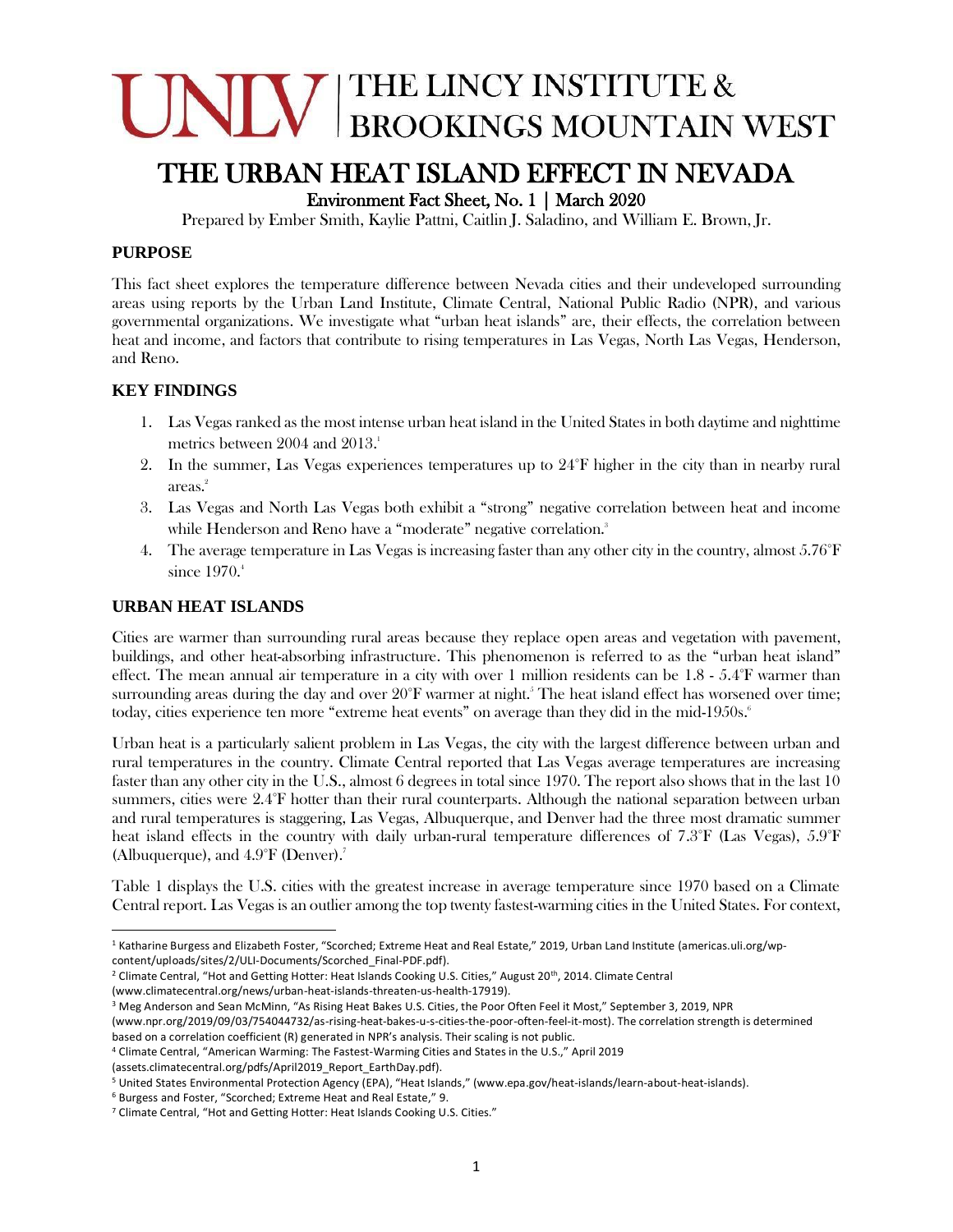## **NIV** THE LINCY INSTITUTE &

the difference in temperature change between Las Vegas and El Paso, the second fastest-warming city in the U.S., is 1.02°F. The difference between El Paso and the twentieth fastest-warming city, Medford, OR, is 1.23°F.

#### TABLE 1: FASTEST-WARMING CITIES IN THE UNITED STATES<sup>8</sup>

| City               | <b>Temperature Change</b><br>$\mathrm{^{\circ}F(1970\text{-}2018)}$ | City                | <b>Temperature Change</b><br>$\mathrm{^{\circ}F(1970\text{-}2018)}$ |
|--------------------|---------------------------------------------------------------------|---------------------|---------------------------------------------------------------------|
| 1. Las Vegas, NV   | $5.76^\circ$                                                        | 11. Ft. Smith, AR   | $3.92^\circ$                                                        |
| 2. El Paso, TX     | $4.74^\circ$                                                        | 12. St. Louis, MO   | $3.85^\circ$                                                        |
| 3. Tucson, AZ      | $4.48^\circ$                                                        | 13. Boise, ID       | $3.84^{\circ}$                                                      |
| 4. Phoenix, AZ     | $4.35^\circ$                                                        | 14. Minneapolis, MN | $3.72^\circ$                                                        |
| 5. Burlington, VT  | $4.13^\circ$                                                        | 15. Milwaukee, WI   | $3.70^\circ$                                                        |
| 6. Chattanooga, TN | $4.11^{\circ}$                                                      | 16. Duluth, MN      | $3.67^\circ$                                                        |
| 7. Helena, MT      | $4.11^{\circ}$                                                      | 17. Fresno, CA      | $3.66^\circ$                                                        |
| 8. Erie, PA        | $4.06^\circ$                                                        | 18. Odessa, TX      | $3.59^\circ$                                                        |
| 9. McAllen, TX     | $4.03^\circ$                                                        | 19. Houston, TX     | $3.58^\circ$                                                        |
| 10. Las Cruces, NM | $4.01^{\circ}$                                                      | 20. Medford, OR     | $3.51^\circ$                                                        |

#### **THE EFFECTS OF HEAT ON CITIES**

An increasingly large body of evidence suggests that without substantial effort to thwart rising city temperatures, heat threatens to worsen public health, hurt economic productivity, and damage infrastructure. 9

#### *1. Public Health*

Each year, 618 people in the United States are killed by extreme heat.<sup>10</sup> Because extreme heat events are projected to become more common, that figure is expected to become closer to 3,000 to 5,000 deaths per year by 2050 if the U.S. continues on its current trajectory.<sup>11</sup> Therefore, the urban heat effect may exacerbate existing health problems in cities.

#### *2. Economic Productivity*

Additionally, rising temperatures may disrupt economic productivity as workers' health declines. Cities may struggle to sustain their workforce and remain productive throughout warming summers. Tourism and retail sectors are likely to suffer as extreme weather events depress consumer activity.<sup>12</sup>

#### 3. *Infrastructure*

Further, rising temperatures are expected to increase utility demand in cities. Without infrastructure improvement, increased energy demand could result in more power outages. Heat is already damaging roads, transit, and other infrastructure in the U.S. and cities face increasingly expensive deterioration and maintenance costs. 13

<sup>8</sup> Climate Central, "American Warming: The Fastest-Warming Cities and States in the U.S."

<sup>(</sup>assets.climatecentral.org/pdfs/April2019\_Report\_EarthDay.pdf).

<sup>9</sup> Burgess and Foster, "Scorched; Extreme Heat and Real Estate."

<sup>10</sup> Centers for Disease Control and Prevention, "About Extreme Heat," June 17th , 2017 (www.cdc.gov/disasters/extremeheat/heat\_guide.html)

<sup>&</sup>lt;sup>11</sup> Burgess and Foster, "Scorched; Extreme Heat and Real Estate."

 $12$  Ibid.

 $13$  Ibid.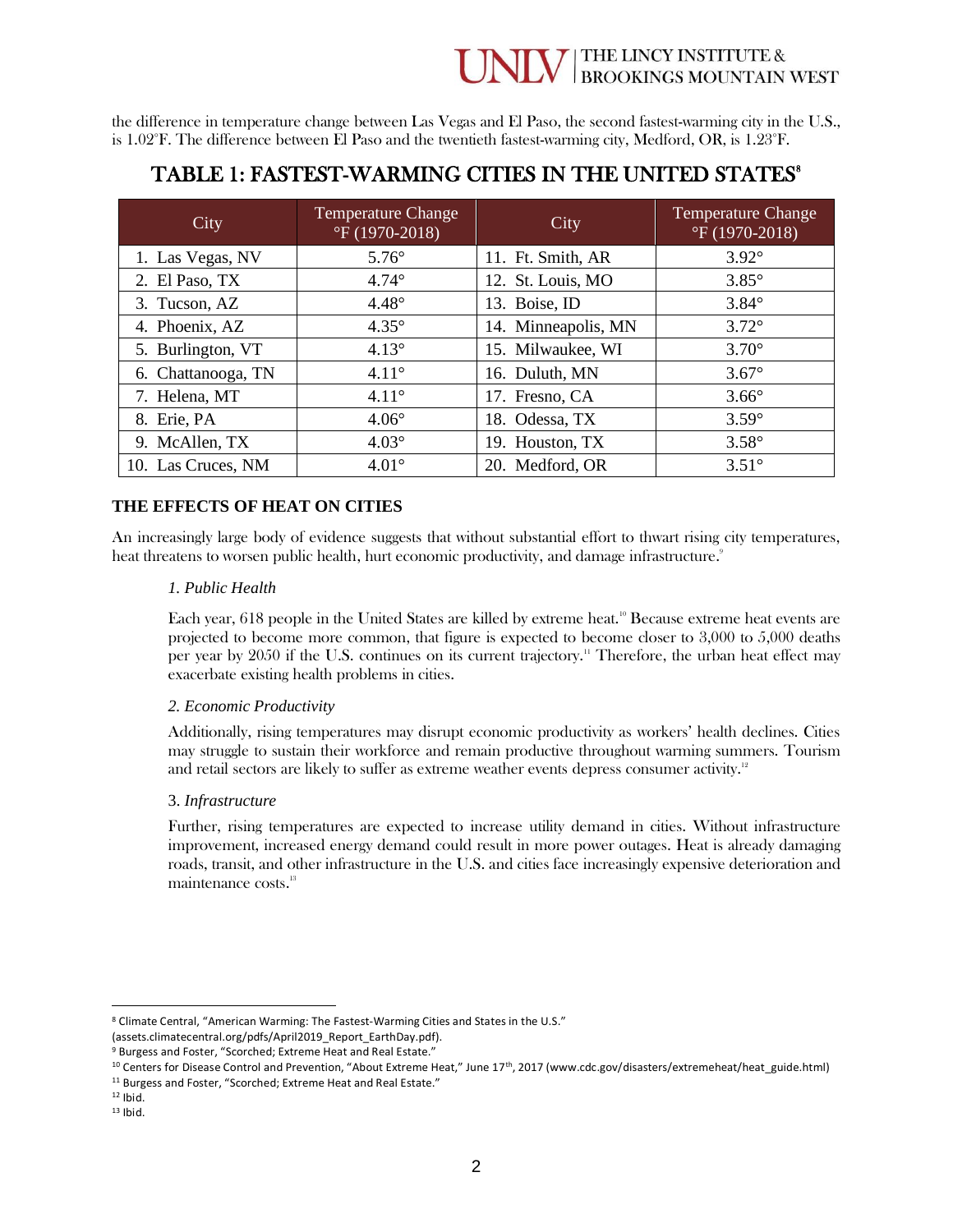#### **II V** THE LINCY INSTITUTE & **BROOKINGS MOUNTAIN WEST**

#### **URBAN HEAT AND INCOME**

An investigation conducted by NPR and the University of Maryland's Howard Center for Investigative Journalism<sup>14</sup> evaluates the relationship between heat and income in the 97 most populous U.S. cities with income data from the U.S. Census Bureau and thermal satellite images from NASA and the U.S. Geological Survey. The NPR report finds that the poorest populations in cities typically reside in areas most affected by the urban heat island effect. Those exposed to extreme heat as a result of disparate neighborhood planning are also, according to NPR's report, disproportionately people of color.

Income-based temperature disparities today are evident in neighborhoods that were redlined in the twentieth century. <sup>15</sup> Redlining is the often-racialized process of excluding people from living in certain an area. A new study indicates that redlined neighborhoods are about 5°F warmer than non-redlined neighborhoods in 94 of the 108 investigated cities.<sup>16</sup> While this study did not include cities in Nevada, the NPR report found a strong correlation between income and heat in Las Vegas and North Las Vegas.

Higher-income areas have more tree coverage than lower-income areas because they have more resources to maintain landscaping and parks. The tree coverage disparity makes low-income communities more susceptible to rising temperatures and extreme heat waves. Lower-income communities are less able to afford constantly running air conditioning, which compounds the impact of environmental inequality.<sup>17</sup>

The geographic and demographic characteristics of suburban areas like Summerlin and Henderson make them substantially cooler than lower-income areas in the Las Vegas Valley. Factors contributing to the regional temperature dispersion are described in the next section but may also include varying altitudes across neighborhoods.

Figure 1 displays side-by-side heat maps of the income and temperature of the four Nevadan cities included in the NPR report. A darker red color indicates higher average temperatures and dark green represents higher income. The areas of each city with the highest surface temperatures are typically lower income neighborhoods, showing the inverse relationship between heat and income.

#### Henderson

Henderson, highlighted in Figure 1, attributes disparate heat outcomes to the distribution of parks and vegetation.<sup>1</sup> Henderson city officials noted that the poor soil quality and the cost of irrigation make it difficult to maintain vegetation. The city created a landscaping program to incentivize desert landscaping among low-income residents, but it has not yet proven effective. Of the four cities highlighted below, only Henderson provided a response to NPR's request for comment.

(www.npr.org/2019/09/03/754044732/as-rising-heat-bakes-u-s-cities-the-poor-often-feel-it-most). The correlation strength is determined based on a correlation coefficient (R) generated in NPR's analysis. Their scaling is not public.

<sup>&</sup>lt;sup>14</sup> Meg Anderson and Sean McMinn, "As Rising Heat Bakes U.S. Cities, the Poor Often Feel it Most," September 3, 2019, NPR

<sup>&</sup>lt;sup>15</sup> Redlining describes the discriminatory practice where banks and other financial services did not offer the same services, rates, and prices to neighborhoods based on demographic composition.

<sup>&</sup>lt;sup>16</sup> Jeremy S. Hoffman, Vivek Shandas, and Nicholas Pendleton, "The Effects of Historical Housing Policies on Resident Exposure to Intra-Urban Heat: A Study of 108 US Urban Areas," *Climate* 2020 (www.mdpi.com/2225-1154/8/1/12/htm).

<sup>17</sup> Emily Badger, "The Inequality of Urban Tree Cover," *City Lab*, May 2013 (www.citylab.com/equity/2013/05/inequality-urban-treecover/5604/).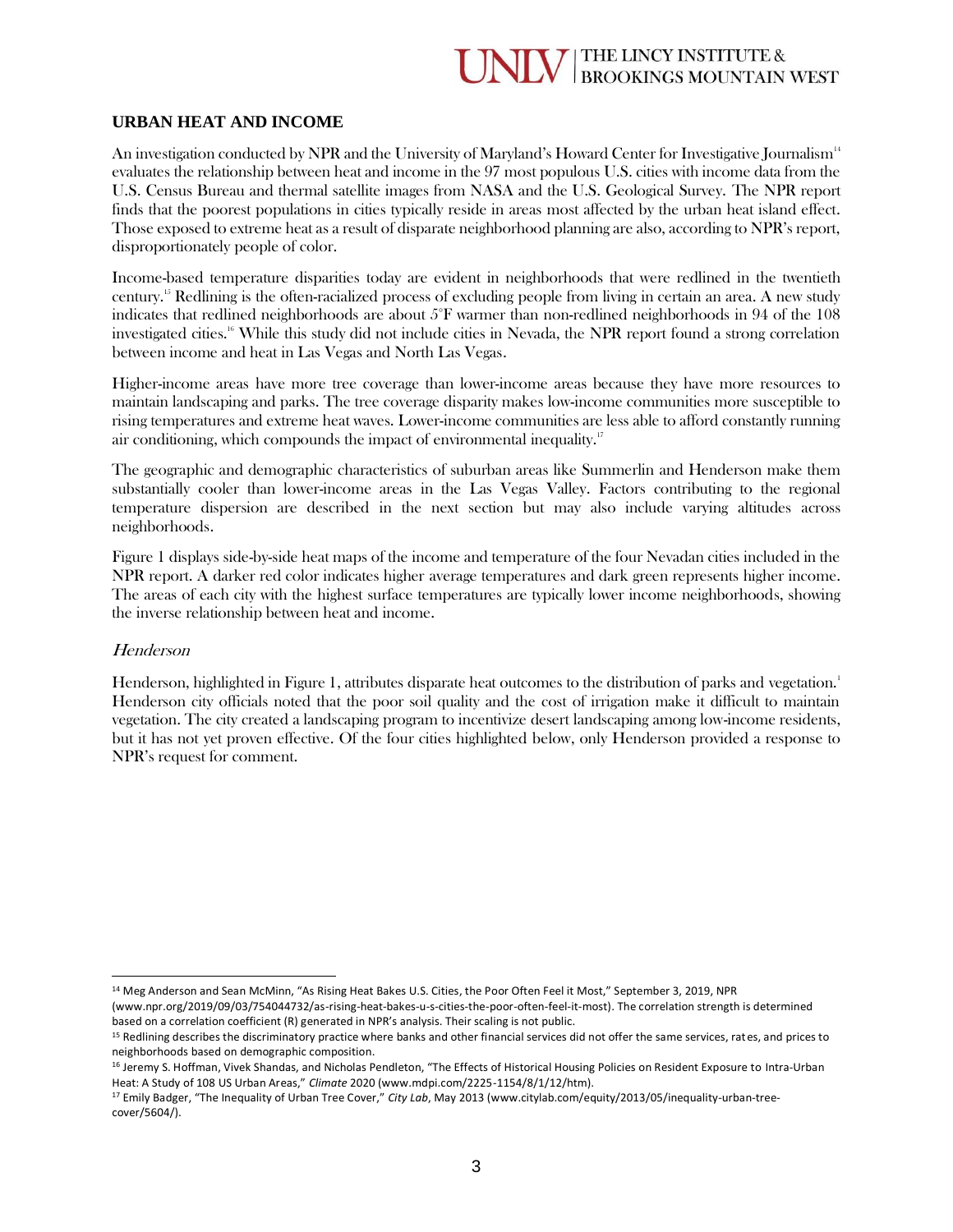#### THE LINCY INSTITUTE & **BROOKINGS MOUNTAIN WEST**

#### FIGURE 1: NEVADA CITIES' URBAN HEAT & INCOME DISTRIBUTION<sup>18</sup>



Note: Each city's key has a different income scale.

#### **THE EFFECTS OF HEAT ON CITIES**

A few of the factors that contribute to the urban heat island effect are described here:

1. Vegetation

Vegetation, like trees and landscaping, is important to remove pollutants from the air, save energy, capture potentially destructive storm water, and provide aesthetic value. There are also other positive externalities associated with a robust urban tree population such as increased property value, more tourism, and higher retail sales.<sup>19</sup> Cities use landscaping to palliate the effects of rising urban heat by providing shade, absorbing

**<sup>18</sup>** Anderson, McMinn, "As Rising Heat Bakes U.S. Cities, the Poor Often Feel it Most."

<sup>19</sup> Urban Forest Resource Analysis, 2013 (forestry.nv.gov/wp-content/uploads/2014/01/Henderson-Resource-Analysis-12.13.13.pdf).